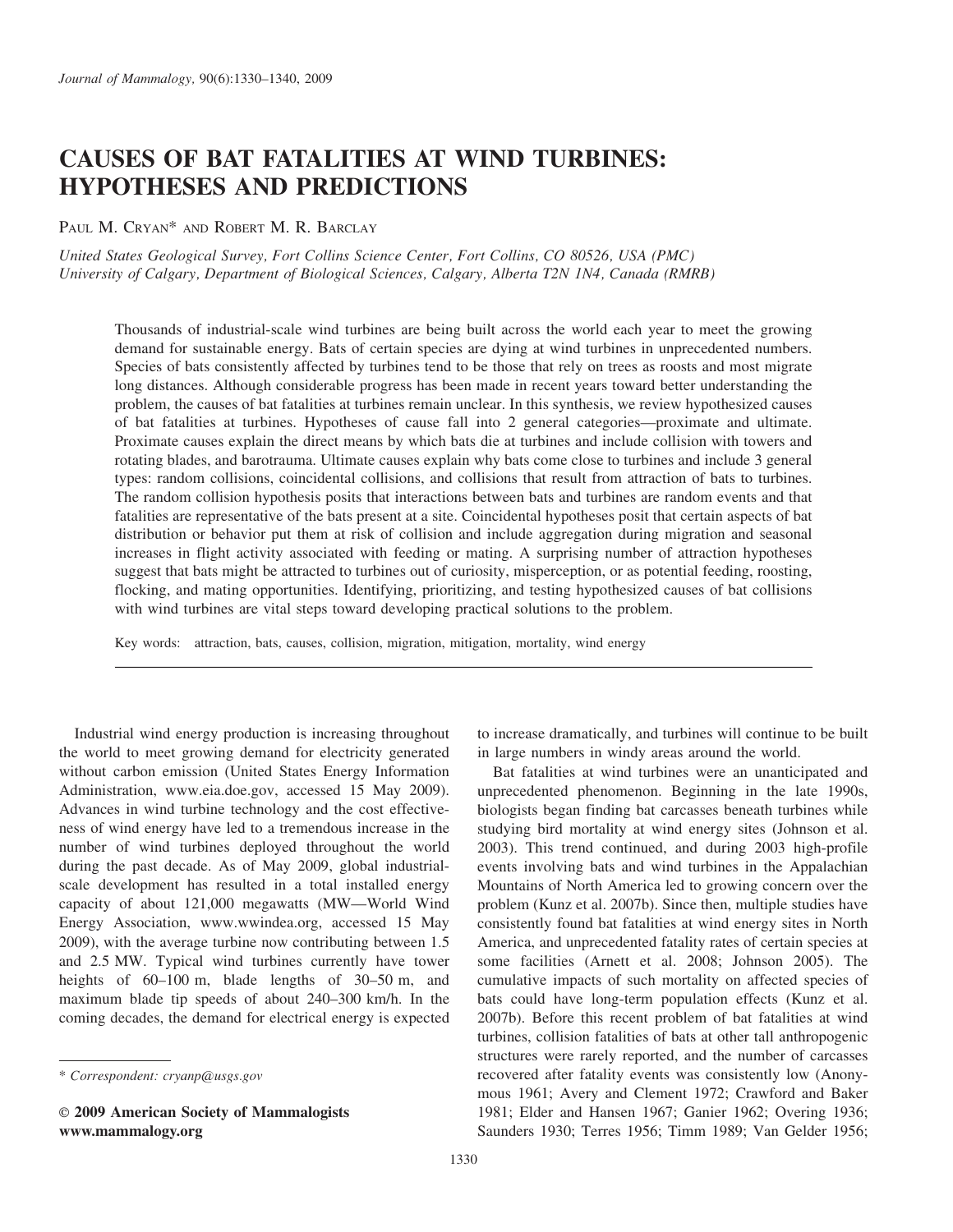Zinn and Baker 1979). Unlike the situation with birds and their collisions with tall structures (Avery et al. 1980; Kuvlesky et al. 2007), there is no evidence of human-induced mortality to any of the affected bat species that is of similar magnitude to mortality at wind turbines. Mortality of bats at wind turbines thus warrants additional study and explanation in an effort to determine the biological consequences and develop mitigation measures.

Several consistent patterns have emerged from the fatality data on bats at wind turbines. The species consistently affected, in terms of both overall numbers and geographic distribution, are those that rely heavily on trees as natural roosts throughout the year—tree bats (Griffin 1970). In North America, these species include hoary bats (Lasiurus cinereus), eastern red bats (L. borealis), and silver-haired bats (Lasionycteris noctivagans). A 4th North American species, the tricolored bat (Perimyotis subflavus), also might be characterized as a tree bat (Findley 1954; Veilleux et al. 2004), but its seasonal whereabouts during much of the year remain obscure (Barbour and Davis 1969; Fujita and Kunz 1984). In North America, tree bats comprise about 75% of documented fatalities to date, and hoary bats make up about half of all fatalities (Arnett et al. 2008). European species of bats most affected by wind turbines include the noctule bat (Nyctalus noctula), Leisler's bat (N. leisleri), Nathusius's pipistrelle (Pipistrellus nathusii), common pipistrelle (P. pipistrellus), soprano pipistrelle (P. pygmaeus), and particolored bat (Vespertilio murinus), all of which rely on trees as roosts, but also sometimes use human-made structures (Bach and Rahmel 2004; Dürr and Bach 2004; Rodrigues et al. 2008).

Another consistent characteristic of species of bats most affected by turbines is their propensity for long-distance, latitudinal migration (Cryan 2003; Hutterer et al. 2005; Steffens et al. 2007). However, 1 North American species affected by turbines currently is not considered a migrant (P. subflavus—Fujita and Kunz 1984, but see Jones and Pagels 1968; LaVal and LaVal 1988; Reynolds 2006), and certain consistently affected European species are not thought to migrate extensively in areas where they are often found beneath turbines (e.g., P. pipistrellus in Germany—Dürr and Bach 2004; Hutterer et al. 2005; Steffens et al. 2007). Another consistent pattern at wind turbines in both North America and Europe is that most fatalities occur during late summer through autumn each year, and tend to peak during the period that coincides with autumn migration (Arnett et al. 2008; Bach and Rahmel 2004; Cryan and Brown 2007; Dürr and Bach 2004; Johnson 2005). The latter trend has led many researchers to believe that migration plays a key role in the particular susceptibility of bats to wind turbines.

Considerable progress has been made during recent years in summarizing patterns of bat fatalities at wind turbines, estimating fatality rates, studying behavior of bats around turbines, describing physical condition of fatalities, and discussing the potential impacts of turbines on affected populations of bats. However, there have been fewer efforts to unambiguously establish the underlying causes of bat fatalities at wind turbines, although numerous hypotheses have been advanced (e.g., Arnett et al. 2008; Johnson 2005; Kunz et al. 2007b). In this synthesis, we review hypothesized causes of bat fatalities at wind turbines, make predictions regarding the evidence necessary to support the various hypotheses, and summarize existing information relevant to each prediction. We see the articulation, organization, and prioritization of such hypotheses and predictions as a necessary step in determining the underlying causes of bat mortality at wind turbines, and in stimulating appropriate research, including both observational and experimental studies.

We base our review on hypotheses of cause published in peer-reviewed scientific literature, but also include information from select unpublished sources. We consolidate and rename hypotheses to better characterize themes, as well as to highlight trends and major differences among explanations. We divide causal explanations for mortality into 2 broad categories—proximate and ultimate causes. Hypotheses of proximate cause are those that address the factors directly responsible for the deaths of individual bats. For example, the proximate cause of the bat's death at the wind turbine may be that its skull was crushed when it was hit by a moving blade. Hypotheses of ultimate cause are those that address why bats are in the vicinity of turbines in the 1st place. For example, the ultimate cause of the bat's death may be that it perceived the turbine as a potential place to roost. For most hypotheses, we propose 1 or more predictions intended to serve as examples of the type of supporting evidence needed. We assess the status of each prediction and provide relevant citation, again based on our review of published and unpublished papers. Status of predictions is based on the limited available information and our assessments should be considered preliminary in almost every case. Evidence pertinent to most predictions is weak, at best, and additional study is needed. We also believe that, at least for the present, hypotheses and predictions should be applied at the species level and that it is likely that causal explanations will vary among species. For example, the susceptibility of little brown bats (Myotis lucifugus) and hoary bats to wind turbines may be very different and driven by completely different causes, as may differences among tree bats. We encourage readers to take these hypotheses and predictions as starting points for consideration rather than a comprehensive list of possibilities.

## HYPOTHESES, PREDICTIONS, AND DATA

Proximate causes of bat fatalities.—We identified 3 hypotheses for explaining proximate causes of bat fatalities at wind turbines (Table 1). These involve bats colliding with turbine towers, colliding with moving blades, or suffering internal injuries (barotrauma) after being exposed to rapid pressure changes near the trailing edges and tips of moving blades (Baerwald et al. 2008). While flying at night, birds occasionally collide with tall structures such as buildings and communication towers (Avery et al. 1980; Gehring et al. 2009), and the same may be true for the towers of wind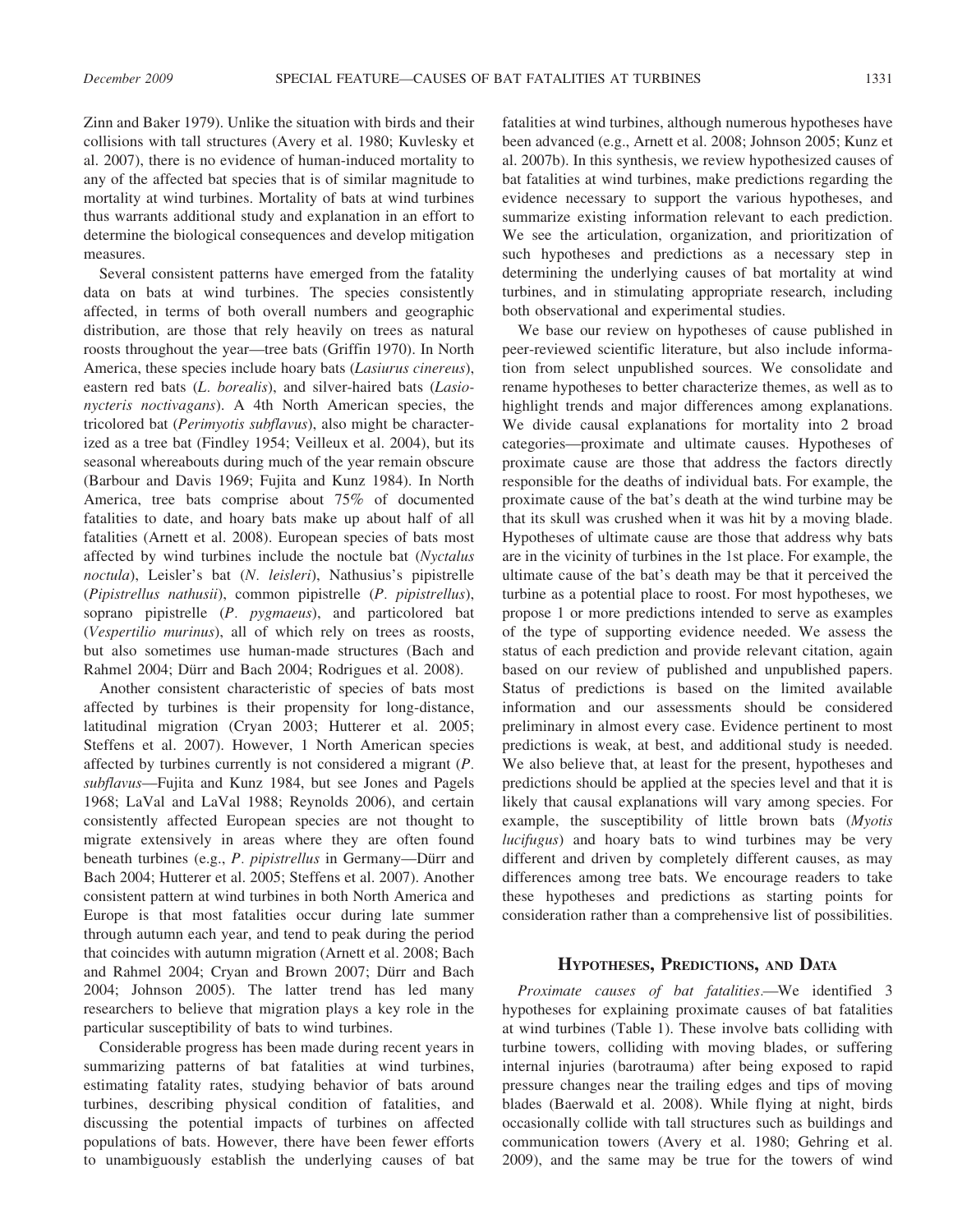## 1332 JOURNAL OF MAMMALOGY Vol. 90, No. 6

TABLE 1.—Proposed hypotheses for explaining the proximate and ultimate causes of bat fatalities at wind turbines. Here we define proximate causes as those that address the mechanistic factors directly responsible for the deaths of individual bats. Ultimate causes are those that address why bats are in the vicinity of turbines before death. Hypotheses are not mutually exclusive and are intended to be applied at the species level. Italicized hypotheses of ultimate cause are those we consider 1st degree (Fig. 1), the disproval of which would eliminate associated 2nd-degree hypotheses (i.e., those not italicized; Fig. 1).

|                  | Hypotheses                                             | Predictions                                                                                                            |
|------------------|--------------------------------------------------------|------------------------------------------------------------------------------------------------------------------------|
| Proximate causes | Collision with turbine towers                          | Numerous fatalities at nonmoving turbines                                                                              |
|                  |                                                        | Numerous fatalities at other tall structures                                                                           |
|                  | Collision with moving blades                           | Traumatic external injuries                                                                                            |
|                  |                                                        | No fatalities at nonmoving turbines                                                                                    |
| Ultimate causes  | Barotrauma (decompression) near moving blades          | Internal injuries                                                                                                      |
| Random           |                                                        |                                                                                                                        |
|                  | Fatalities proportional to bats present                | Fatalities reflect indices of activity or abundance<br>Demographics of fatalities reflective of the population present |
| Coincidental     | Susceptible while migrating                            | Most fatalities involve migrants rather than residents                                                                 |
|                  |                                                        | Nonmigratory species or populations least affected                                                                     |
|                  |                                                        | Fatalities peak during migration periods                                                                               |
|                  |                                                        | Fatalities peak earlier at higher latitudes                                                                            |
|                  | Migrants clump in time and space                       | Distribution of bats more clumped during migration                                                                     |
|                  |                                                        | More migrating bats occur in windy areas                                                                               |
|                  |                                                        | More fatalities with passage of storm fronts                                                                           |
|                  |                                                        | Most fatalities during migration periods                                                                               |
|                  | Migrating bats fly higher than nonmigrants             | More migrants at higher altitudes                                                                                      |
|                  |                                                        | More fatalities at taller turbines                                                                                     |
|                  | Migrating bats less likely to echolocate               | No echolocation detected at nacelle height                                                                             |
|                  |                                                        | More bats present than echolocation passes detected<br>Atypical echolocation calls (e.g., startle)                     |
|                  | Susceptible when not migrating                         | Most fatalities involve residents rather than migrants                                                                 |
|                  | Greater feeding activity results in greater mortality  | Coincidental seasonal increases in feeding buzzes of affected bats                                                     |
|                  | Greater mating activity results in greater mortality   | Coincidental seasonal increases in captures of mating bats                                                             |
|                  |                                                        | Adult bias to fatalities                                                                                               |
|                  | Lack of flight experience results in greater mortality | More young, inexperienced bats among fatalities                                                                        |
|                  | Prey distribution influences fatality                  | Fatality rate correlated with regional or altitudinal prey abundance                                                   |
| Attraction       | General attraction to turbines                         | Bats more likely to fly toward than past turbines                                                                      |
|                  | Attracted to lights                                    | More fatalities at turbines with aviation lights                                                                       |
|                  | Attracted to sound of moving blades or generator       | More activity at moving than at nonmoving blades                                                                       |
|                  |                                                        | Playback of sound attracts bats<br>Bats respond more to sound on low-wind nights                                       |
|                  |                                                        | Turbines emitting particular noises kill more bats                                                                     |
|                  | Attracted to blade motion                              | More activity at moving than at nonmoving blades                                                                       |
|                  |                                                        | Devices simulating blade movement will attract bats                                                                    |
|                  | Attracted to insect aggregations                       | Feeding buzzes more common around turbines                                                                             |
|                  |                                                        | Insect abundance greater around turbines                                                                               |
|                  |                                                        | Consistent patterns of insect activity around turbines                                                                 |
|                  |                                                        | Dead bats have full stomachs                                                                                           |
|                  |                                                        | Consistent prey in bat stomachs                                                                                        |
|                  | Attracted to modified landscape features               | Dead bats have insects in mouth<br>More fatalities near newly created edge habitats, roads, or wetlands                |
|                  | Attracted to turbines as roosts                        | Highly visible turbines kill more bats                                                                                 |
|                  |                                                        | More fatalities on moonlit nights                                                                                      |
|                  |                                                        | More activity at tallest, treelike structures                                                                          |
|                  |                                                        | Low activity of species that do not roost in trees                                                                     |
|                  |                                                        | Most fatalities occur as nightly activity ends                                                                         |
|                  |                                                        | Equal activity at moving and nonmoving turbines                                                                        |
|                  | Attracted to turbines as mating or gathering sites     | Most activity at tallest trees or treelike structures in landscape                                                     |
|                  |                                                        | Mating activity at moving and nonmoving turbines                                                                       |
|                  |                                                        | Male territorial behavior at moving and nonmoving turbines                                                             |
|                  |                                                        | Group formation at moving and nonmoving turbines<br>Sperm in males and females                                         |
|                  |                                                        | Male bias to fatalities that disappears over time                                                                      |
|                  |                                                        | Social calls detected at nacelle height                                                                                |
|                  |                                                        | More social interaction at turbines in low winds                                                                       |
|                  |                                                        | Equal activity at moving and nonmoving turbines                                                                        |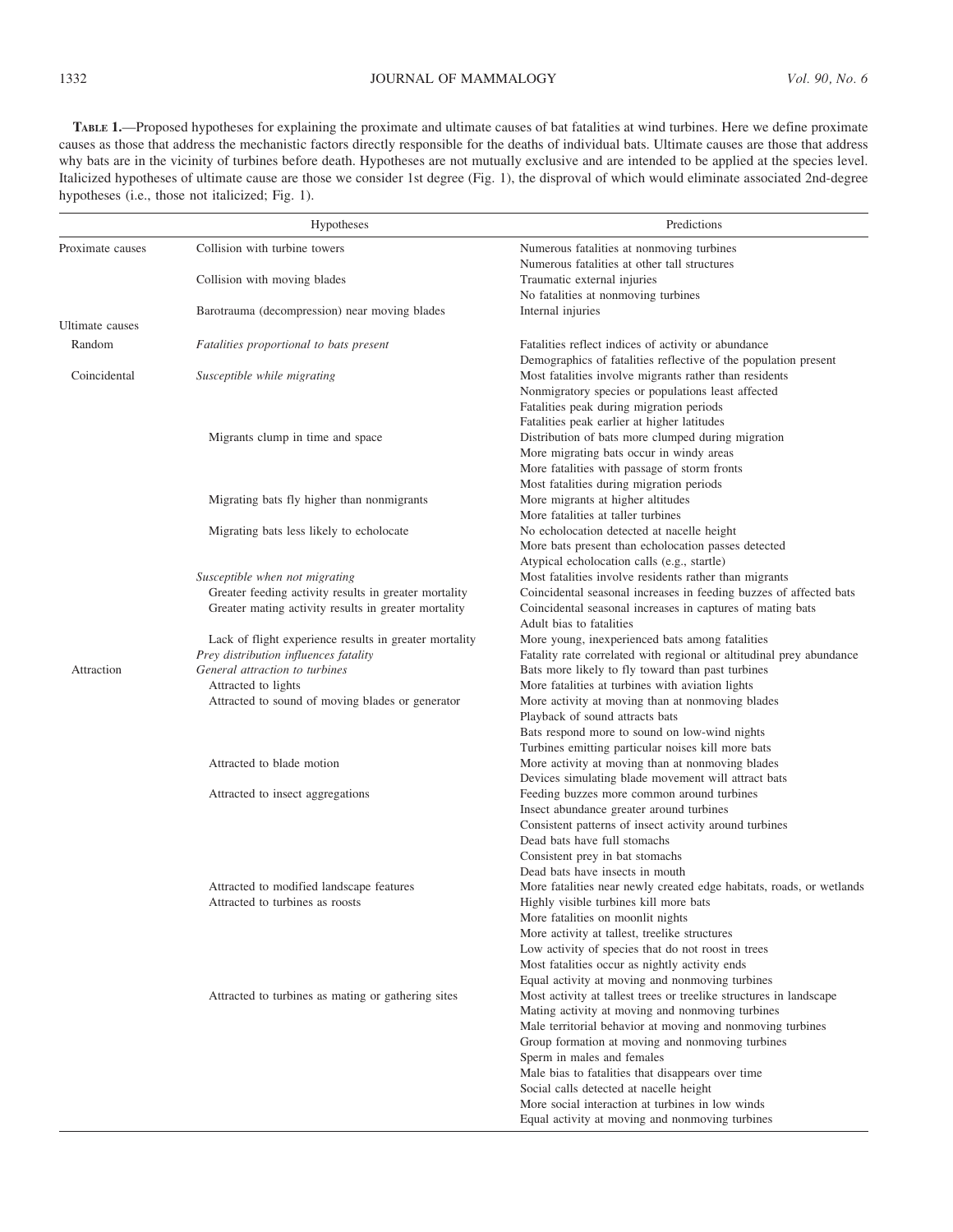turbines (Kuvlesky et al. 2007). If bats also collide with turbine towers, this could explain at least some fatalities at wind turbines. If this were the case, then bat fatalities should occur when turbines are nonoperational, and at other tall structures such as the meteorological towers often associated with wind turbines. As noted above, bat fatalities are rare at stationary structures, and at wind energy facilities bat fatalities have not been reported at nonoperational turbines or meteorological towers (Arnett et al. 2008). In addition, reduction in turbine operation is associated with a reduction in bat fatalities (Baerwald et al. 2009; E. B. Arnett, Bat Conservation International, pers. comm.). There is little evidence that bats consistently collide with nonmoving turbine blades or towers.

If bat fatalities occur due to strikes from moving turbine blades, then carcasses should show traumatic injuries. Indeed, many carcasses have such injuries, including broken or amputated wings, crushed skulls, broken vertebral columns, and severe lacerations (e.g., Baerwald et al. 2008; Johnson et al. 2003). In addition, thermal imaging devices have been used to document bats being struck by moving turbine blades (Horn et al. 2008). Despite clear evidence that some bats are hit by moving blades, other bats found dead at wind turbines have no external injuries (Baerwald et al. 2008). These carcasses, as well as many of those with external trauma, have internal injuries to the thoracic and abdominal cavities that are consistent with rapid decompression, or barotrauma (Baerwald et al. 2008; Dürr and Bach 2004; von Hensen 2004). Like other airfoils, moving wind turbine blades have areas of high and low pressure around them. In particular, a relatively small vortex at the tip of each blade involves a drop in atmospheric pressure sufficient to cause internal injuries when the air in the lungs of bats flying through the vortex expands rapidly. Small blood vessels in the lungs are damaged causing bleeding into the thoracic cavity (Baerwald et al. 2008). This suggests that even if bats can avoid direct contact with moving turbine blades, they may suffer sufficient noncontact injuries to cause death.

Ultimate causes of bat fatalities.—Hypotheses of ultimate cause are numerous but tend to fall into 3 general categories (Table 1; see also Horn et al. 2008; Kunz et al. 2007b). These categories are random collisions, coincidental collisions, and collisions resulting from attraction of bats to turbines. We define random collisions as those that occur due to chance alone. This hypothesis involves no assumptions of circumstance or attraction. Under the random collision hypothesis, all individuals of a particular species are equally vulnerable when occurring near turbines, regardless of sex, age, reproductive condition, or time of year; turbines randomly sample bats flying in the airspace around them. Hypotheses of coincidental collision involve bats being victims of unfortunate behavioral circumstances—certain aspects of their behavior put them at greater risk of colliding with turbines. Hypotheses of attraction are just that; some attractor or combination of attractors draws bats to wind turbines. Although a few of the coincidental hypotheses involve a regional spatial scale (e.g., regional differences in distribution of migrants or prey), all others are intended to be applied at the scale of individual turbines. These various hypotheses need not be mutually exclusive. For example, specific behaviors may increase the chances of bats being near turbine facilities during particular times of year (coincidental), but then attractors could draw certain individuals closer or, alternatively, bats present could randomly collide with turbine blades.

Bat fatalities at wind turbines may be the result of random collisions. It is possible that the spatial, temporal, and demographic variation observed in fatality rates of bats at different wind energy sites (Arnett et al. 2008; Baerwald and Barclay 2009) merely reflects the relative abundance of bats in the vicinity of wind turbines. If this is true, then the composition of fatalities in terms of timing, sex, age, and reproductive condition should match the composition of bats in the area (Table 1). Such measures are difficult to obtain for bats (O'Shea and Bogan 2003), but a distinct lack of correspondence between regional species composition and fatalities has been observed at several sites; resident species tend to be killed at wind turbines less frequently than migratory species, even in areas where the resident species are common throughout the summer (Arnett et al. 2008; Johnson et al. 2003; Kunz et al. 2007b). Most fatalities usually occur during the late summer and autumn, although activity levels of species not regularly killed by turbines can be high throughout the summer (Arnett et al. 2008; Johnson et al. 2003). Examination of some fatality data also suggests biases between sexes, with adult males dominating samples for several affected species in North America (Arnett et al. 2008). Such trends suggest nonrandom interactions between bats and wind turbines.

Several hypotheses of ultimate cause involve collisions occurring under coincidental circumstances. Bat fatalities observed at wind turbines thus far have involved many species that migrate long distances  $(>=250 \text{ km})$ , and because most fatalities occur during a period that coincides with their autumn movements, migration has been invoked as a primary explanation for the particular susceptibility of bats to wind turbines. Hypotheses that involve the coincidental susceptibility of migrating bats seem well justified; however, we caution that even the most basic among them, such as that most fatalities involve individuals that are migrating rather than those that are resident in the area of the turbines, need to be tested and not taken for granted. Stable isotope analysis and other techniques for assessing the geographical origins of bats killed at wind turbines may prove useful in testing the migrant hypothesis (Hobson and Wassenaar 2008). Studying the phenology of fatalities at continental scales also may help us better understand the role of migration (Cryan and Diehl 2009). As detailed below and in Table 1, there are several possible behaviors associated with migration that could result in fatalities, but that do not necessarily require the act of migration. Certain risky behaviors might have evolved with a migratory lifestyle, yet not be dependent on migration. Is it that migrating bats are particularly susceptible, or simply that other aspects of these species' behavior change in autumn (e.g., mating or feeding) and make them susceptible, whether they are migrating or not?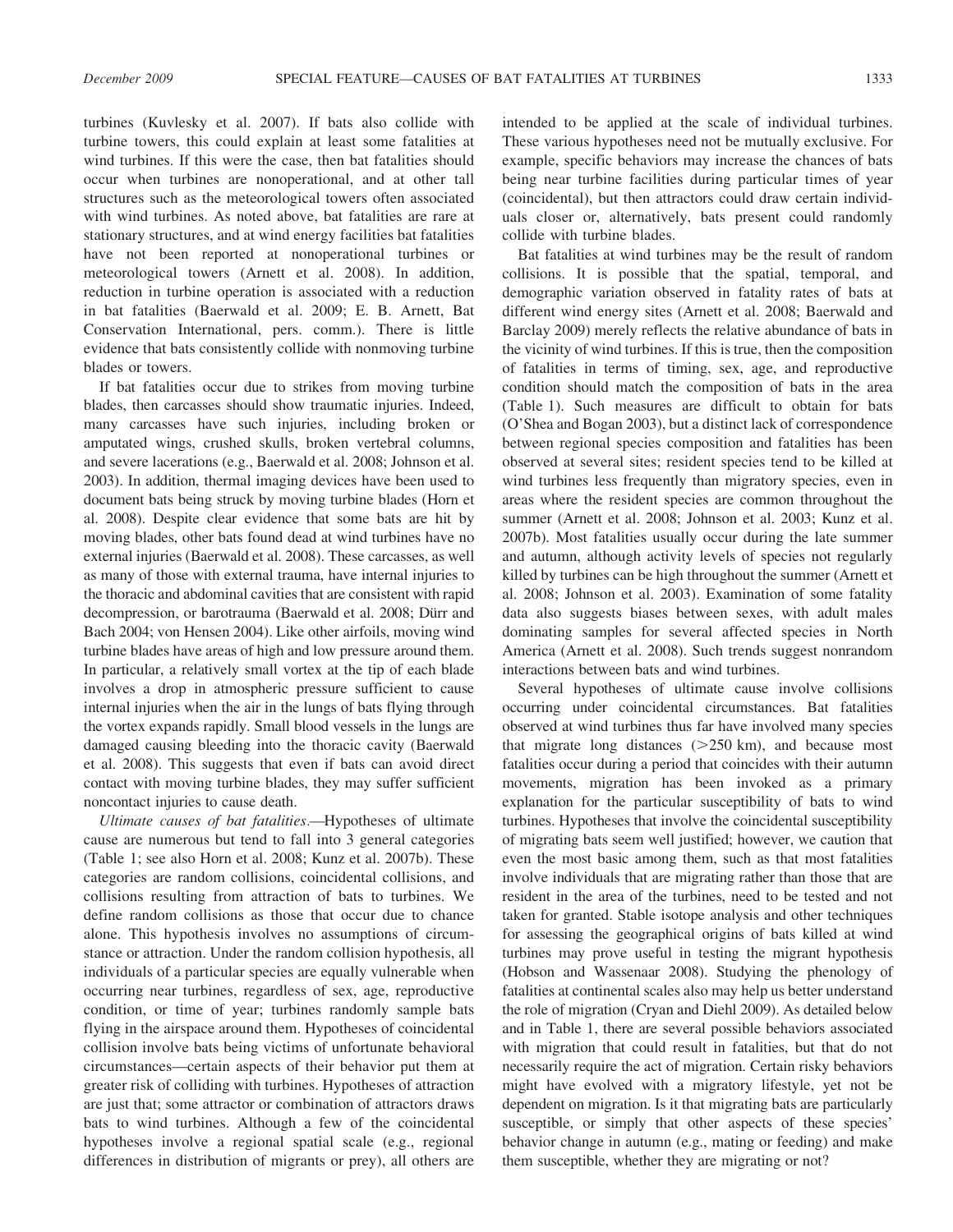Some of the coincidental migration hypotheses pertain to a regional spatial scale and involve migrants being clustered near turbines in time and space. Foremost among predictions here is that bats concentrate in certain regions during migration, such as in ''corridors'' or at ''stopover'' habitats, or in areas where topography or prevailing winds, or both, force them into close proximity as they travel. Such landscape features might include windy places such as mountain ridges, passes, coastal areas, and river valleys (Cryan and Diehl 2009; Furmankiewicz and Kucharska 2009). Little is known about the temporal and spatial distribution or density of bats during migration, particularly the species most affected by wind turbines. In Alberta, Canada, autumn activity and fatality of migrating species is concentrated near the foothills of the Rocky Mountains, suggesting that migrating bats follow particular routes on their way south (Baerwald and Barclay 2009).

Certain weather conditions may further influence migrants to cluster in time. Fatality rates of bats at turbines often increase with the passage of storm fronts (Arnett et al. 2008). These observations, combined with the fact that most fatalities occur during a few weeks in late summer and autumn, suggest that migrating bats exploit certain weather conditions during late summer and autumn that put them at risk. Very little is known about the effects of weather on the behavior of migrating bats (Cryan and Brown 2007) and this seems like a rich area for cooperation between biologists and atmospheric scientists interested in forming collaborations within the emerging field of aeroecology (Kunz et al. 2008).

Other coincidental explanations for the role of migration in fatalities apply at the spatial scale of individual turbines and postulate that migrating bats behave in distinctive ways that put them at greater risk. These hypotheses include migrants flying higher above the ground than other bats and high-flying migrants being less likely to echolocate and detect spinning turbine blades (Table 1; Kunz et al. 2007b). Predictions associated with these explanations include more fatalities at taller turbines, detection of more migrants high above the ground, and no echolocation detected around the blades of turbines. Fatality rates of bats are greater at taller turbines in North America (Barclay et al. 2007), and studies have revealed greater echolocation activity of migratory species higher above the ground compared with other species (Baerwald and Barclay 2009; E. B. Arnett, in litt.). Such activity may be indicative of high-flying migrants, but also could reflect species differences in flight and foraging style (e.g., Norberg 1994). Certain atmospheric conditions, such as temperature inversions or overcast skies, also may cause highflying migrants to drop to lower altitudes where they are more likely to encounter turbines (Kunz et al. 2007b). If flight altitude alone is a primary cause of bat fatalities, detection of species killed by turbines should be greater at the height of turbine blades during the late summer and autumn, but not during other seasons when fatalities are less frequent. Few data exist for assessing whether migrating bats are less likely to echolocate, but it may be possible to test this hypothesis by comparing the number of bats detected with thermal imaging devices to the number of echolocation passes picked up by echolocation detectors (Horn et al. 2008; Hristov et al. 2008). It is clear that at least some high-flying migrants echolocate, because they are regularly detected well above the ground (e.g., Baerwald and Barclay 2009). However, some recordings involve abrupt sequences of calls suggestive of nonecholocating individuals being startled by the presence of turbine blades and echolocating in response (J. Reimer, University of Calgary, pers. comm.).

Establishing migration as a coincidental causal explanation for bat deaths at turbines will require explaining the apparent lack of fatalities associated with spring migration, or the high numbers of fatalities of species or subpopulations that are not known to migrate (Arnett et al. 2008; Dürr and Bach 2004). Almost nothing is known about the specific behaviors of bats during migration (Cryan and Diehl 2009). If migration is a primary driver of fatalities at turbines, it is possible that behaviors of bats during migration differ enough between spring and autumn to explain the autumnal bias to fatalities, but we do not yet know enough to assess that possibility. Investigating differences in general migration behavior of bats between spring and autumn may be a useful way of narrowing down the possible causes of bat fatalities at turbines.

Given that bird migration has been studied for much longer than bat migration, we suggest that much may be learned from data regarding birds (Larkin 2006). For example, many migratory passerine birds fly at night (Alerstam 1990), yet they appear less affected by wind turbines than bats (Barclay et al. 2007 and references therein). The timing of bird fatalities at turbines also frequently differs from that of bats, and bird fatalities are not as consistent in terms of their seasonality (Kuvlesky et al. 2007). Does this suggest that behaviors, other than simply migrating, differ between bats and birds and result in different susceptibility? There is a wealth of information in the scientific literature regarding the migratory behavior of birds (e.g., Alerstam 1990; Berthold et al. 2003) and these methods need to be incorporated into studies of bat migration (McGuire and Guglielmo 2009).

Bats may be vulnerable to wind turbines for coincidental reasons that are not associated with migration. The fact that most fatalities involve species that migrate may not be due to migratory behavior, but to some other behavior common to these species when they are sedentary. Hypotheses in this category include the possibilities that seasonal changes in the behavior of bats lead to coincidental increases in their susceptibility to turbines.

Energy requirements of bats change throughout the year, and seasonal increases in energy demand associated with producing young, mating, or preparing for hibernation could lead to seasonal increases in foraging time or feeding areas (Kurta et al. 1989; Lacki et al. 2007; Speakman and Thomas 2003). Late-summer increases in fatalities at turbines might be attributable to an increase in foraging activity to allow bats to meet the challenges of overwintering, migrating, or mating. If this was the case, coincidental seasonal increases in echolocation calls associated with feeding (''buzzes''—Griffin 1958)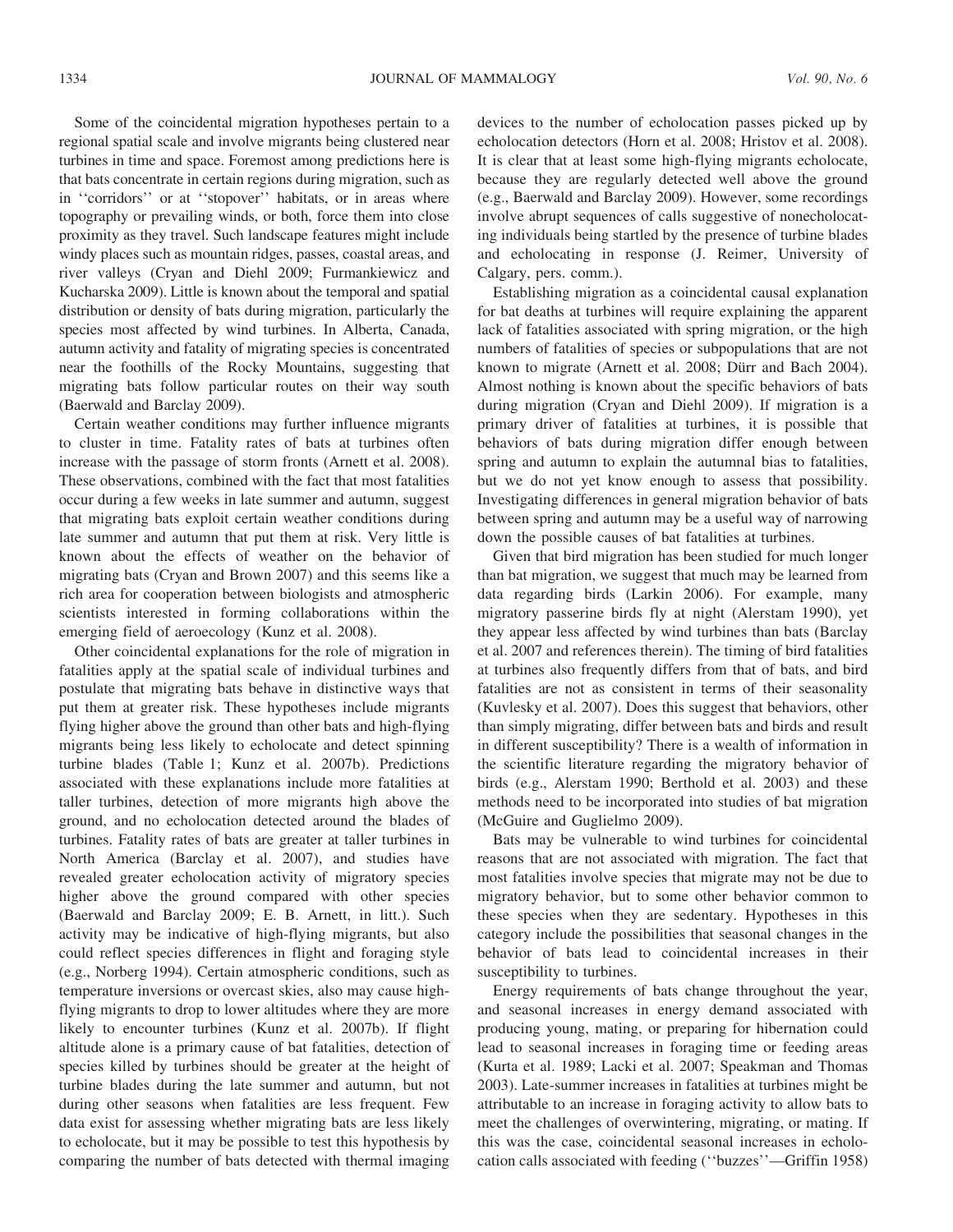should be detectable around turbines during periods of high fatality. Such data likely exist but have not been reported in this context. The potential influence of seasonal changes in foraging dispersal and timing on susceptibility of bats to turbines also could be investigated by radiotracking affected species across seasons.

Species of temperate-zone insectivorous bats usually begin mating in autumn (Racey and Entwistle 2000). Increased flight activity associated with finding mates also could lead to coincidental increases in the probability of bats coming into contact with turbines. Many of the species affected by wind turbines engage in mating activity during the same period when their carcasses are found in the greatest numbers beneath turbines (Cryan 2008). This synchronicity between mating activity and fatalities could reflect a cause that is independent of migration or attraction. Bats in search of mates may simply fly in places where they do not regularly fly at other times of year. A prediction under this hypothesis would be an increase in captures or other observations of reproductively active bats, with a bias toward adults, coinciding with fatality peaks at wind turbines. Existing data for assessing this hypothesis are few and anecdotal (Cryan 2008). During an 8-year study of bats in the Ouachita Mountains of Arkansas, R. Perry (Southern Research Station, United States Forest Service, pers. comm.) observed large increases in capture rates of male L. borealis each year in August and September, and regularly observed pursuit, aggression, and copulation behavior of eastern red bats around nets that suggested that mating activity led to greater susceptibility of capture. Although long-term sperm storage in male and female bats makes the precise timing of mating events difficult to discern based on anatomy alone, quantifying levels of circulating hormones associated with male libido (e.g., androgens) may be a useful technique (Gustafson 1979; Martin and Bernard 2000). Seasonal changes in nighttime flight activity of demographic groups and species most affected by turbines also could be assessed using radiotelemetry.

Another coincidental hypothesis is that the late-summer and autumn peak in fatalities is attributable to introduction of inexperienced young into bat populations, and that juveniles lack the flight skills to avoid turbine blades. However, existing data on the age composition of fatalities do not support this hypothesis (Arnett et al. 2008; Baerwald 2008).

Regardless of whether bats are migrating or sedentary, differences in distribution of their insect prey also may be a coincidental cause of fatalities (Kunz et al. 2007b). For example, if insects upon which bats feed are more likely to occur in regions, habitats, or air layers where turbines are built, the bats that exploit them may be at greater risk. A prediction associated with this hypothesis is that fatality rate would be correlated with regional, habitat-specific, or altitudinal prey abundance—a possibility that remains untested.

There are a remarkably large number of plausible hypotheses involving attraction of bats to wind turbines (Table 1). These hypotheses generally involve bats being attracted to turbines out of curiosity or misperception, or as potential feeding, roosting, flocking, and mating opportunities. Thus far, the only attraction hypothesis with sufficient evidence to reject may be the attraction of bats to aviation warning lights on top of turbines. Numerous studies have found no difference in the number of fatalities recovered under turbines lit and unlit in this way (Arnett et al. 2008; Baerwald 2008). Although other studies indicate that bats are able to perceive and respond to cues from artificial lights (Childs and Buchler 1981; Cryan and Brown 2007), we are not aware of any evidence to suggest that lights on tall structures increase the probability of bat collisions, as is known to occur with birds at communication towers and buildings (Avery et al. 1980; Gehring et al. 2009). However, it is still plausible that lights illuminating large parts of turbine towers and blades may influence fatalities in other ways, as discussed below.

Bats may be attracted to the sights, sounds, or movements of wind turbines. Accounts of bats possibly being attracted to the ''swishing sound'' of sticks waved through the air (Barbour and Davis 1969:153), or unknown cues at roosts previously used by congeners (Constantine 1958; Downes 1964), as well as thermal images of bats apparently chasing moving turbine blades (Horn et al. 2008), highlight the plausibility of such attraction. Predictions associated with these hypotheses include more activity around moving than nonmoving blades, variation in fatality rate associated with variation in emission of sounds by turbines, and attraction of bats to playback of turbine sounds or devices that simulate blade movement. To our knowledge, these predictions and hypotheses remain untested, although they seem especially well suited to experimental studies.

It is possible that hunger brings tree bats into close proximity of turbines because they are attracted to insects that gather around turbines. The tallest structures in a landscape are used as gathering points during the daytime by some flying insects (''hilltopping'' behavior reviewed by Thornhill and Alcock [1983]) and insects may be attracted to aviation lights or the warmth or color of turbines, in turn drawing in hungry bats (Kunz et al. 2007b). Aggregations of insects around turbines could serve as easily learned and consistent food sources for bats, particularly for hungry migrants traveling through unfamiliar areas. Migrating bats were observed feeding on insects around offshore turbines in Scandinavia (Ahlén et al. 2009). Predictions associated with the feeding-attraction hypothesis include detection of more feeding buzzes around turbines than elsewhere, consistent presence and activity of insects around turbines, and consistent presence of insects that occur around turbines in the gastrointestinal tracts of bats killed at turbines. In Alberta, Canada, bats killed at turbines had full stomachs, indicating that they had fed the night they were killed, but many of the insects detected in the stomachs, such as aquatic hemipterans, were unlikely to have come from around turbines (J. Reimer, pers. comm.). In addition, few feeding buzzes were recorded at blade height. There is currently no evidence that nocturnal insects upon which bats feed engage in hilltopping behavior, and the benefits to the insects of such behavior in the dark are not obvious. Considering the many different regions and types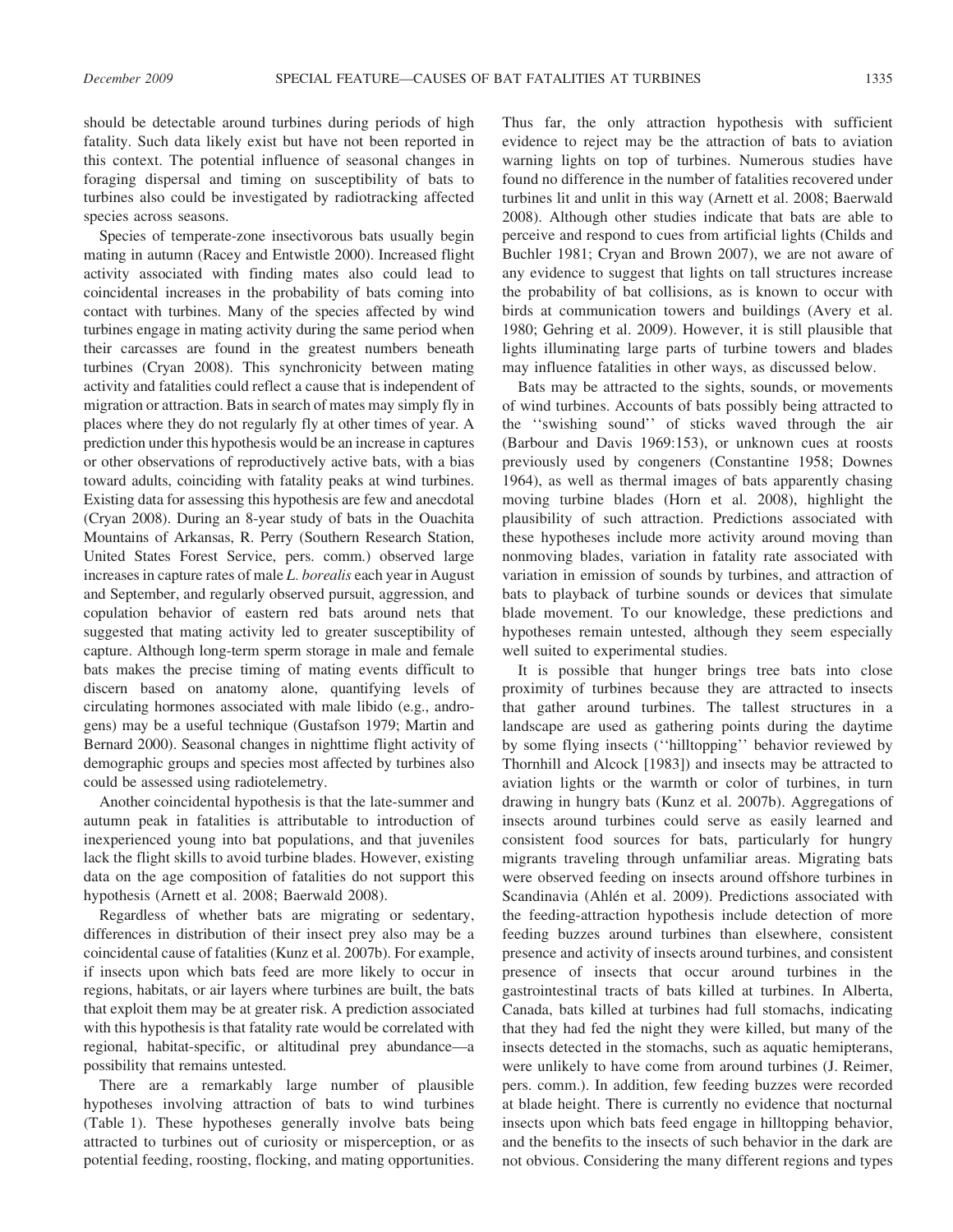of habitats in which bat fatalities at turbines have been found, a feeding explanation would require evidence that some type of prey consistently occurs around turbines, that affected bats regularly feed on that type of prey, and that such a relationship occurs across a wide variety of locations and situations, especially during autumn.

Land cleared during the construction of access roads, turbine foundations, and power transmission lines might attract bats by mimicking natural linear landscape features, such as natural forest edges, along which foraging and commuting bats may regularly travel (Kunz et al. 2007b; Verboom and Huitema 1997). A prediction associated with the linear-element hypothesis is that more fatalities should occur at turbines nearer forest edges, newly created clearings, and other linear landscape features. However, published studies in North America reveal a surprising lack of correlation between local landscape features and fatalities at wind energy sites (Arnett et al. 2008). Also, relatively high fatality rates of bats at sites in open, treeless, scarcely modified landscapes (e.g., Alberta, Canada—Baerwald 2008) suggest that this explanation may be of limited application at best.

Hypotheses involving attraction of bats to turbines as roosts seem plausible considering that the species of bats killed most often by wind turbines tend to rely on trees as their primary natural roost structures. Bats visually orient across landscapes (Griffin 1970) and the silhouettes of turbines might attract them from considerable distances  $(>1 \text{ km})$ . If this is the case, visibility of turbines to bats should influence fatality rates. However, such differences likely involve visibility of large areas of the turbine structure, rather than small parts of it, such as aviation lights. Predictions under this hypothesis include equal activity at moving and nonmoving turbines, more activity and fatalities at higher-visibility turbines, higher fatality rates on moonlit nights, higher fatality rates at experimentally illuminated turbines, and activity around turbines peaking at dawn when bats are likely to investigate potential daytime roosts. Contrary to the last prediction, bat activity at turbines in southern Alberta occurred throughout the night with no peak near dawn (Baerwald 2008). However, Cryan and Brown (2007) presented evidence that responses of migrating hoary bats to visible landscape cues (a lighthouse) varied with cloud cover and moonlight. Baerwald (2008) found that moonlight had an effect on fatality rates of bats at turbines, with higher fatality rates on moonlit nights. These results suggest a connection between the visibility of turbine structures and bat fatalities—a possibility that warrants additional research.

Many species of bats favor taller trees as roosts (Kalcounis-Rüppell et al. 2005) and fatalities at turbines appear to be correlated with turbine height (Barclay et al. 2007). Turbines far exceed the height of most trees and are approaching the heights of the tallest trees on Earth (about 112 m). If bats simply investigate the tallest trees they encounter for possible roosting opportunities, then such behavior should be observable at the tallest trees and other tall landscape structures (e.g., cellular phone towers and water towers), as well as at experimental structures that can be manipulated to assess relationships between structural height, visibility, and bat activity (Cryan 2008; Cryan and Brown 2007). To our knowledge, the tallest-tree hypothesis has not been tested.

Bats also might use the tallest trees in a landscape as gathering points during the breeding season and visually mistake turbines for the tallest trees, particularly during or before migration (Cryan 2008; Cryan and Brown 2007). If this hypothesis is correct, group formation and mating activity should be observable at nonmoving turbines and surrogate structures, and evidence of reproductive activity should be apparent in carcasses. Predictions under this hypothesis include equal activity at moving and nonmoving turbines, most activity occurring at the tallest trees or treelike structures in the landscape, mating activity (e.g., aerial copulation or male territorial behavior) or group formation occurring at nonmoving turbines, more social interaction at turbines in low winds, sperm in the reproductive tracts of both males and females or hormone levels indicative of active mating, social calls detected at the heights of turbine blades, and adult male bias to fatalities (associated with the early establishment of leks and mating territories) that disappears as autumn progresses. No studies directly assessing the mating hypothesis have been published, but several of the predictions may be testable using existing carcasses found at turbines, by analyzing bat calls recorded around turbines and other tall landscape structures, or by meta-analysis of demographic and temporal patterns in existing fatality data (Table 1). In a study conducted in Canada, no social calls were recorded from hoary or silver-haired bats flying at rotor height around turbines where fatalities were subsequently recovered (J. Reimer, pers. comm.). Calls associated with mating have not been characterized for North American species affected by wind turbines, although the prevalence and distinctness of mating calls among European species with similar life-history characteristics (Pfalzer and Kusch 2003) lead us to believe that North American species likely produce such calls. Although evidence suggests that some juvenile males of genera affected by turbines are reproductively active in their 1st autumn (e.g., Lasiurus, Lasionycteris, and Nyctalus— Druecker 1972; Myers 1977; Racey and Entwistle 2000), support for the mating hypothesis also must include establishing that juvenile bats killed by turbines are involved in mating activities.

## PRIORITIZING HYPOTHESES FOR FUTURE RESEARCH

Identifying, prioritizing, and testing the hypothesized causes of bat fatalities at wind turbines are vital steps toward developing practical solutions to the problem. There are major implications if the ultimate causes of turbine collisions are random, coincidental, or the result of attraction. Foremost, if there is an attractant, it might be possible to either eliminate the attraction or exploit it to draw bats away from wind energy facilities. Despite a few years of study into the problem of bat fatalities at wind turbines, it is surprising that so few of the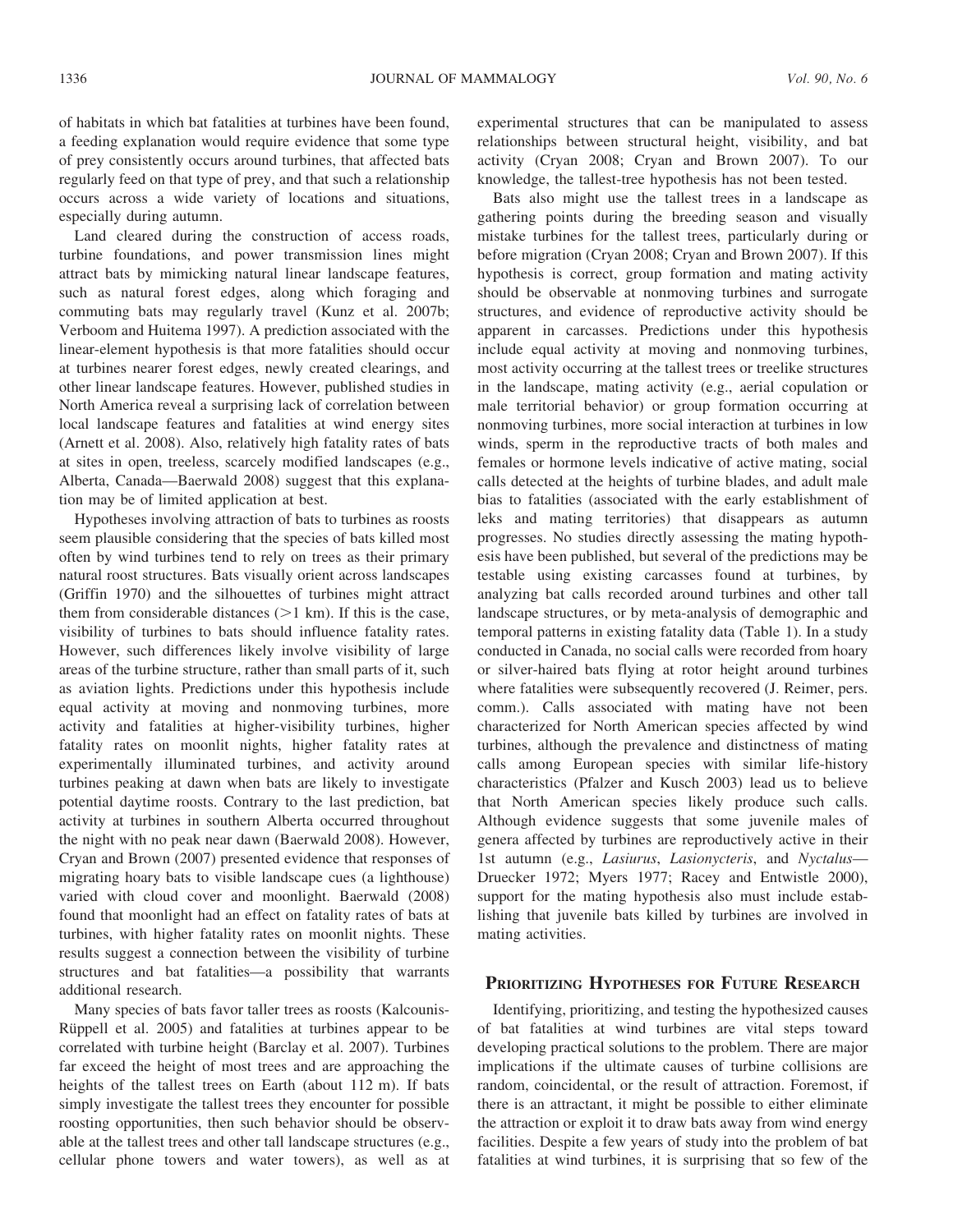

FIG. 1.—Decision trees suggested for testing hypothesized causes of bat fatalities at wind turbines and for focusing on areas of research. Decisions trees address questions at the spatial scales of individual turbines and larger regions. Each rectangle represents a disprovable 1stdegree (1°) hypothesis, with bifurcating outcomes to the next 1st-degree hypothesis, group of 2nd-degree (2°) hypotheses, or recommended focus areas for research. Detailed hypotheses are categorized and listed in Table 1.

attraction hypotheses have been tested. Because the conservation implications of bat attraction to wind turbines are by far the most serious, we suggest that testing the general hypothesis of attraction be a top priority (Fig. 1). Existing methods for following the flight paths of individual bats, such as radar and radiotelemetry (Cryan and Diehl 2009), could be used to determine whether bats are more likely to fly toward rather than past turbines (Table 1). Evidence of general attraction would warrant additional testing of secondary hypotheses addressing specific cause(s) of attraction. We also recommend prioritizing the general hypothesis that bats are more susceptible to turbines while migrating (Fig. 1). Populations of migratory bats may be particularly vulnerable to the detrimental impacts of human activities, because they rely on widely dispersed habitats and large proportions of their populations cluster into restricted spaces during migration. In addition, conservation strategies directed toward migratory bats must be integrated across huge spatial scales (Fleming and Eby 2003). If it is determined that bat fatalities at turbines mostly involve active migrants, research could be focused on understanding how migration patterns relate to mortality and avoiding high-use areas when building new turbines, or curtailing operations of existing turbines during migration events (Fig. 1). It is currently assumed that the endangered Hawaiian hoary bat (L. cinereus semotus) is less vulnerable to

turbines on the Hawaiian Islands because it does not migrate long distances, even though the species (*L. cinereus*) makes up about one-half of all fatalities in continental North America where it is known to migrate long distances (Arnett et al. 2008; Cryan 2003). Proportionally high fatality rates of purportedly sedentary species and populations elsewhere stress the need to test the migration connection.

If it is determined that bats are not attracted to turbines, then we suggest testing the general hypothesis that fatalities are a random sample of bats present around turbines (Fig. 1). If collisions are determined to be the result of random processes, then research could focus on monitoring general activity of bats as a means of assessing risk, because activity and fatality should be correlated. We are aware of no published studies showing a correlation between activity of bats at a site before turbines are built and fatalities there after turbines are operational. However, the increasingly common practice of preconstruction acoustic monitoring for bats at proposed wind energy facilities as a method of risk assessment seems to rely in large part on an assumption that collisions of bats with wind turbines are random processes (e.g., they do not account for differences in sex, age, or reproductive status, or attraction). Considering evidence that fatalities at turbines are sex-biased, the assumption of random collisions is questionable. If it is determined that fatalities are not the result of attraction and are not random processes, then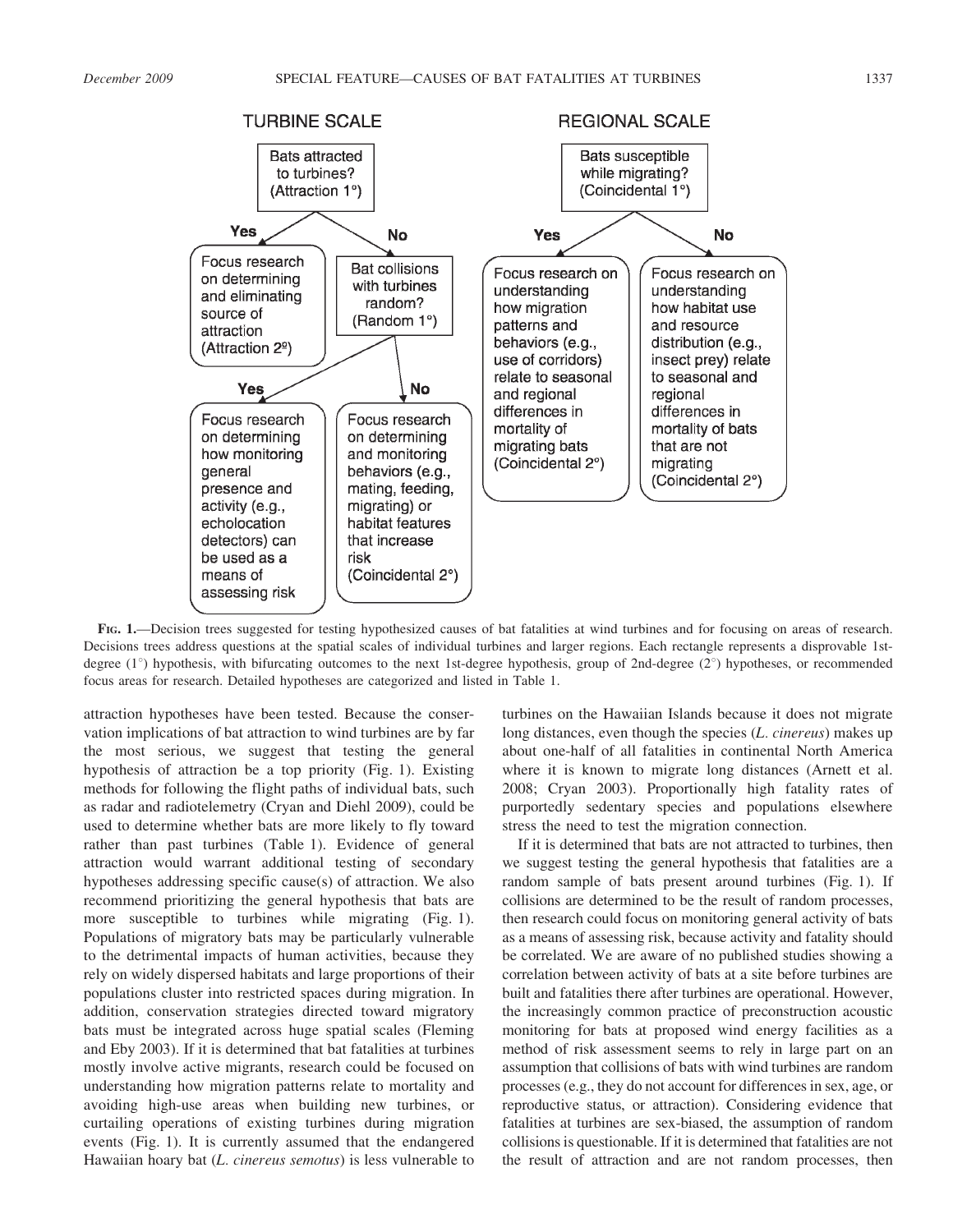research could focus on determining and monitoring specific behaviors that increase risk (Fig. 1), such as seasonal changes in feeding or mating activities.

Determining whether the causes of bat fatalities are the result of attraction, coincidence, or random processes may not influence the effectiveness of current techniques for monitoring existing turbine sites for fatalities (Kunz et al. 2007a), but it will certainly have implications for assessment of risk and population impacts. For example, if mating individuals are disproportionately attracted to turbines in places where their species passes through geographic bottlenecks during migration, the chances of rapid and irreversible population decline will be greater than if collisions involve turbines randomly killing bats that are not migrating. If collisions are random or linked to coincidental phenomena such as migration or increased seasonal activity, then the prospects for preconstruction risk assessment and site selection are good, because such events are predictable at a site. However, if bats are attracted to turbines, particularly from the long distances over which they are capable of seeing at night, existing preconstruction techniques of risk assessment may be less useful, because bats might not be active at the site, and thus detectable, until turbines that attract them are built.

Testing hypotheses of cause will be a tremendous challenge. Bat researchers are now faced with the difficult situation of studying nighttime phenomena occurring as high as 40-story buildings and potentially across kilometers of airspace. For example, it will be important to measure random and coincidental hypotheses at spatial scales beyond the possible influence of attractors. The difficulty will be in determining what the range of attraction might be, and such distances likely differ for different attractive cues and potentially for different species and landscapes. Techniques exist for monitoring the movements of bats across large areas of airspace, as well as their interactions with turbines, but some may not be suited for investigating hypotheses of cause, and additional experimental methods are needed (Kunz et al. 2007a, 2008). Turbine facilities are well suited for both observational and manipulative experimental studies into hypotheses of cause, so industry cooperation seems essential.

A particularly promising avenue of research into hypotheses of cause is the analysis of carcasses recovered beneath turbines. There is much to be learned from analyzing fresh carcasses recovered in the vicinity of wind turbines (e.g., Baerwald et al. 2008) but proportionally few are collected or saved for such purposes. Analysis of stomach contents, reproductive status, injuries, and geochemical signatures of body tissues are just a few examples of how analysis of carcasses has and will continue to reveal important clues about why bats die at turbines, but also about the basic biology of bats. Additional insight also may come from closer study of affected species with life-history characteristics that differ from trends discussed above, particularly tree roosting and long-distance migration. For example, P. subflavus and Pipistrellus pipistrellus roost in trees but are not considered to be migratory in areas where they collide with turbines, and the caverniculous species Tadarida

brasiliensis might account for most fatalities at some sites in southern North America (Arnett et al. 2008; Kunz et al. 2007b; Miller 2008). These examples emphasize that the same ultimate cause or causes of fatality may not apply to all species, or subspecies in the case of the L. cinereus semotus, and researchers conducting observational and experimental studies need to keep this in mind.

If the ultimate cause or causes of bat fatalities at wind turbines are not established, it may never be possible to accurately assess risk to bats before turbines are built, measure the true impacts of turbines on affected populations, or come up with the most efficient ways to avoid or minimize fatalities. Although mitigation techniques such as operational curtailment are likely to be an effective way of minimizing fatalities at existing turbines (Baerwald et al. 2009; E. B. Arnett, pers. comm.), land managers, conservationists, and wind energy developers also want to know in advance, before turbines are built, how they can avoid bat fatalities. Establishing the underlying causes of bat fatalities at turbines may be the most likely way of preventing them, starting at the earliest planning stages of wind energy development.

## **ACKNOWLEDGMENTS**

We thank T. J. O'Shea, E. Baerwald, C. K. R. Willis, and J. Hayes for discussions that helped us with the organization of this paper. E. Arnett, E. Baerwald, J. Hayes, T. Kunz, C. K. R. Willis, and L. Ellison provided helpful comments on earlier drafts of this manuscript. We also thank M. R. Gannon, S. Mistry, and C. A. Iudica for organizing a symposium on bats and wind energy at the 38th annual meeting of the North American Society for Bat Research in Scranton, Pennsylvania, that inspired this collaboration, as well as the Bats and Wind Energy Cooperative and Bat Conservation International for continuing to foster dialog on this important subject.

### LITERATURE CITED

- AHLÉN, I., H. J. BAAGØE, AND L. BACH. 2009. Behavior of Scandinavian bats during migration and foraging at sea. Journal of Mammalogy 90:1318–1323.
- ALERSTAM, T. 1990. Bird migration. Cambridge University Press, Cambridge, United Kingdom.
- ANONYMOUS. 1961. Large bird kills at TV towers. Bluebird 28:9.
- ARNETT, E. B., ET AL. 2008. Patterns of bat fatalities at wind energy facilities in North America. Journal of Wildlife Management 71:61–78.
- AVERY, M., AND T. CLEMENT. 1972. Bird mortality at four towers in eastern North Dakota—fall 1972. Prairie Naturalist 4:87–95.
- AVERY, M. L., P. F. SPRINGER, AND N. S. DAILEY. 1980. Avian mortality at man-made structures: an annotated bibliography (revised). United States Fish and Wildlife Service, Biological Service Program, National Power Plant Team, FWS/OBS-80/54:1–152.
- BACH, L., AND U. RAHMEL. 2004. Summary of wind turbine impacts on bats—assessment of a conflict. Bremer Beiträge für Naturkunde und Naturschutz 7:245–252.
- BAERWALD, E. F. 2008. Variation in the activity and fatality of migratory bats at wind energy facilities in southern Alberta: causes and consequences. M.S. thesis, University of Calgary, Calgary, Alberta, Canada.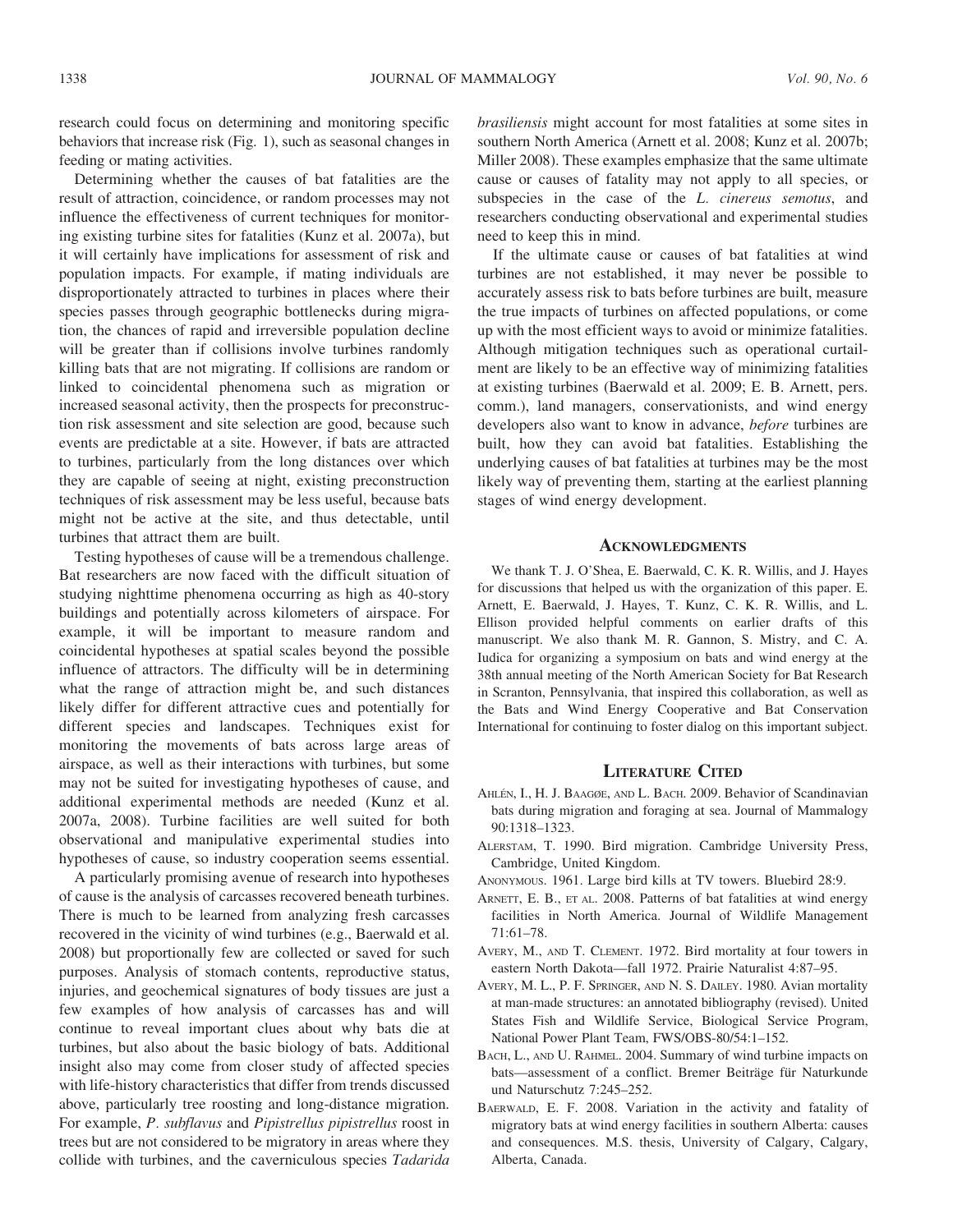- BAERWALD, E. F., AND R. M. R. BARCLAY. 2009. Geographic variation in activity and fatality of migratory bats at wind energy facilities. Journal of Mammalogy 90:1341–1349.
- BAERWALD, E. F., G. H. D'AMOURS, B. J. KLUG, AND R. M. R. BARCLAY. 2008. Barotrauma is a significant cause of bat fatalities at wind turbines. Current Biology 18:R695–696.
- BAERWALD, E. F., J. EDWORTHY, M. HOLDER, AND R. M. R. BARCLAY. 2009. A large-scale mitigation experiment to reduce bat fatalities at wind energy facilities. Journal of Wildlife Management 73: 1077–1081.
- BARBOUR, R. W., AND W. H. DAVIS. 1969. Bats of America. University Press of Kentucky, Lexington.
- BARCLAY, R. M. R., E. F. BAERWALD, AND J. C. GRUVER. 2007. Variation in bat and bird fatalities at wind energy facilities: assessing the effects of rotor size and tower height. Canadian Journal of Zoology 85:381–387.
- BERTHOLD, P., E. GWINNER, AND E. SONNENSCHEIN. 2003. Avian migration. Springer-Verlag, Berlin, Germany.
- CHILDS, S. B., AND E. R. BUCHLER. 1981. Perception of simulated stars by Eptesicus fuscus (Vespertilionidae): a potential navigational mechanism. Animal Behaviour 29:1028–1035.
- CONSTANTINE, D. 1958. Ecological observation of lasiurine bats in Georgia. Journal of Mammalogy 39:64–70.
- CRAWFORD, R. L., AND W. W. BAKER. 1981. Bats killed at a north Florida television tower: a 25-year record. Journal of Mammalogy 62:651–652.
- CRYAN, P. M. 2003. Seasonal distribution of migratory tree bats (Lasiurus and Lasionycteris) in North America. Journal of Mammalogy 84:579–593.
- CRYAN, P. M. 2008. Mating behavior as a possible cause of bat fatalities at wind turbines. Journal of Wildlife Management 72:845–849.
- CRYAN, P. M., AND A. C. BROWN. 2007. Migration of bats past a remote island offers clues toward the problem of bat fatalities at wind turbines. Biological Conservation 139:1–11.
- CRYAN, P. M., AND R. H. DIEHL. 2009. Analyzing bat migration. Pp. 476–488 in Ecological and behavioral methods for the study of bats (T. H. Kunz and S. Parsons, eds.). Johns Hopkins University Press, Baltimore, Maryland.
- DOWNES, L. 1964. Unusual roosting behavior in red bats. Journal of Mammalogy 45:143–144.
- DRUECKER, J. D. 1972. Aspects of reproduction in Myotis volans, Lasionycteris noctivagans, and Lasiurus cinereus. Ph.D. dissertation, University of New Mexico, Albuquerque.
- DÜRR, T., AND L. BACH. 2004. Bat deaths and wind turbines: a review of current knowledge, and of the information available in the database for Germany. Bremer Beiträge für Naturkunde und Naturschutz 7:253–264.
- ELDER, W. H., AND J. HANSEN. 1967. Bird mortality at KOMU-TV tower, Columbia, Missouri, fall 1965 and 1966. Bluebird 34:3–6.
- FINDLEY, J. S. 1954. Tree roosting in the eastern pipistrelle. Journal of Mammalogy 35:433.
- FLEMING, T. H., AND P. EBY. 2003. Ecology of bat migration. Pp. 156– 208 in Bat ecology (T. H. Kunz and M. B. Fenton, eds.). University of Chicago Press, Chicago, Illinois.
- FUJITA, M. S., AND T. H. KUNZ. 1984. Pipistrellus subflavus. Mammalian Species 228:1–6.
- FURMANKIEWICZ, J., AND M. KUCHARSKA. 2009. Migration of bats along a large river valley in southwestern Poland. Journal of Mammalogy 90:1310–1317.
- GANIER, A. F. 1962. Bird casualties at a Nashville T-V Tower. Migrant 33:58–60.
- GEHRING, J., P. KELINGER, AND A. M. MANVILLE. 2009. Communication towers, lights, and birds: successful methods of reducing the frequency of avian collisions. Ecological Applications 19:505–514.
- GRIFFIN, D. R. 1958. Listening in the dark. Yale University Press, New Haven, Connecticut.
- GRIFFIN, D. R. 1970. Migration and homing of bats. Pp. 233–264 in Biology of bats (W. A. Wimsatt, ed.). Academic Press, New York.
- GUSTAFSON, A. W. 1979. Male reproductive patterns in hibernating bats. Journal of Reproduction and Fertility 56:317–331.
- HOBSON, K. A., AND L. I. WASSENAAR (eds.). 2008. Tracking animal migration with stable isotopes. Terrestrial Ecology Series Vol. 2. Academic Press, London, United Kingdom.
- HORN, J. W., E. B. ARNETT, AND T. H. KUNZ. 2008. Behavioral responses of bats to working wind turbines. Journal of Wildlife Management 72:123–132.
- HRISTOV, N. I., M. BETKE, AND T. H. KUNZ. 2008. Applications of thermal infrared imaging for research in aeroecology. Integrative and Comparative Biology 48:50–59.
- HUTTERER, R., T. IVANOVA, C. MEYER-CORDS, AND L. RODRIGUES. 2005. Bat migrations in Europe: a review of banding data and literature. German Agency for Nature Conservation, Bonn, Germany.
- JOHNSON, G. D. 2005. A review of bat mortality at wind-energy developments in the United States. Bat Research News 46:45–49.
- JOHNSON, G. D., W. P. ERICKSON, M. D. STRICKLAND, M. F. SHEPHERD, D. A. SHEPHERD, AND S. A. SARAPPO. 2003. Mortality of bats at a large-scale wind power development at Buffalo Ridge, Minnesota. American Midland Naturalist 150:332–342.
- JONES, C., AND J. PAGELS. 1968. Notes on a population of Pipistrellus subflavus in southern Louisiana. Journal of Mammalogy 49:134-139.
- KALCOUNIS-RÜPPELL, M. C., J. PSYLLAKIS, AND R. M. BRIGHAM. 2005. Tree roost selection by bats: an empirical synthesis using metaanalysis. Wildlife Society Bulletin 33:1123–1132.
- KUNZ, T. H., ET AL. 2007a. Assessing impacts of wind-energy development on nocturnally active birds and bats: a guidance document. Journal of Wildlife Management 71:2449–2486.
- KUNZ, T. H., ET AL. 2007b. Ecological impacts of wind energy development on bats: questions, research needs, and hypotheses. Frontiers in Ecology and the Environment 5:315–324.
- KUNZ, T. H., ET AL. 2008. Aeroecology: probing and modeling the aerosphere. Integrative and Comparative Biology 48:1–11.
- KURTA, A., G. P. BELL, K. A. NAGY, AND T. H. KUNZ. 1989. Energetics of pregnancy and lactation in free-ranging little brown bats (Myotis lucifugus). Physiological Zoology 62:804–818.
- KUVLESKY, W. P., JR., L. A. BRENNAN, M. L. MORRISON, K. K. BOYDSTON, B. M. BALLARD, AND F. C. BRYANT. 2007. Wind energy development and wildlife conservation: challenges and opportunities. Journal of Wildlife Management 71:2487–2498.
- LACKI, M. J., S. K. AMELON, AND M. J. BAKER. 2007. Foraging ecology of bats in forests. Pp. 82–127 in Bats in forests: conservation and management (M. J. Lacki, J. P. Hayes, and A. Kurta, eds.). Johns Hopkins University Press, Baltimore, Maryland.
- LARKIN, R. P. 2006. Migrating bats interacting with wind turbines: what birds can tell us. Bat Research News 47:23–32.
- LAVAL, R. K., AND M. L. LAVAL. 1988. Ecological studies and management of Missouri bats. Terrestrial Series No. 8. Missouri Department of Transportation, Jefferson City, Missouri.
- MARTIN, L., AND R. T. F. BERNARD. 2000. Endocrine regulation of reproduction in bats: the role of circulating gonadal hormones. Pp. 25–64 in Reproductive biology of bats (E. G. Crichton and P. H. Krutzsch, eds.). Academic Press, San Diego, California.